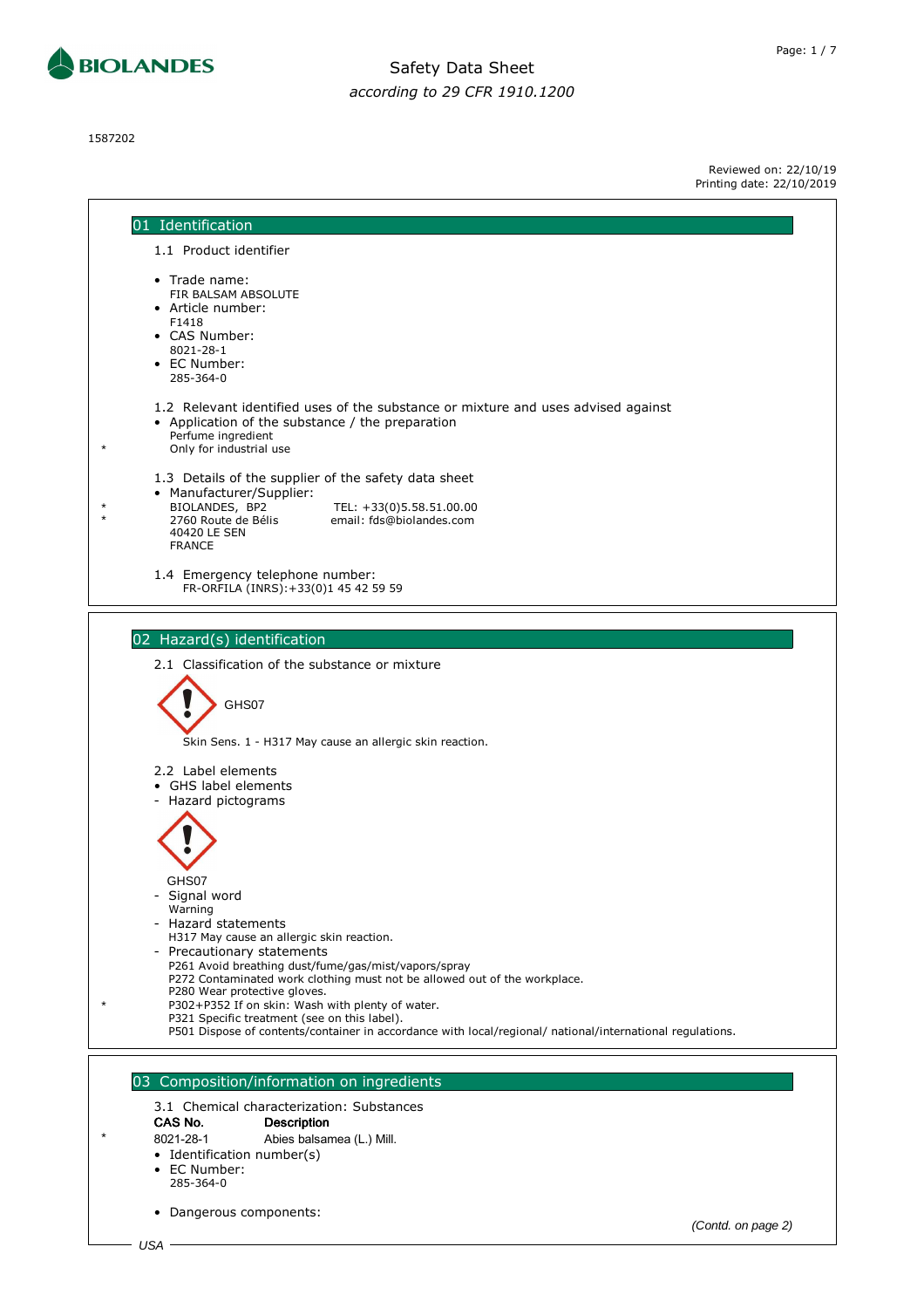



1587202

Reviewed on: 22/10/19 Printing date: 22/10/2019

|         | <b>PRODUCT:</b>   | <b>FIR BALSAM ABSOLUTE</b> |                    |
|---------|-------------------|----------------------------|--------------------|
|         |                   |                            | (Contd. of page 1) |
| $\star$ | <b>CAS Number</b> |                            | %                  |
| $\star$ | 475-20-7          | longifolene                | $0.101 - 1.00$     |
| $\star$ |                   | EC Number: 207-491-2       |                    |
| $\star$ | 89-83-8           | thymol                     | $0,101-1,00$       |
| $\star$ |                   | EC Number: 201-944-8       |                    |

#### 04 First-aid measures

- General information: Seek immediate medical advice. • After inhalation: Supply fresh air and to be sure call for a doctor. • After skin contact: If skin irritation continues, consult a doctor.
	- Immediately wash with water and soap and rinse thoroughly.
- After eye contact: Rinse opened eye for several minutes under running water. If symptoms persist, consult a doctor. • After swallowing:
- Seek immediate medical advice.

### 05 Fire-fighting measures

Water with full jet

- Suitable extinguishing agents: CO2, sand, extinguishing powder. Do not use water. Use fire fighting measures that suit the environment. • For safety reasons unsuitable extinguishing agents:
- \* 5.2 Special hazards arising from the substance or mixture Formation of toxic gases is possible during heating or in case of fire.
	- Protective equipment: Do not inhale explosion gases or combustion gases.
	- Additional information
	- Cool endangered receptacles with water spray.

### 06 Accidental release measures

- 6.1 Personal precautions, protective equipment and emergency procedures Wear protective equipment. Keep unprotected persons away. Ensure adequate ventilation Keep away from ignition sources
- 6.3 Methods and material for containment and cleaning up: Pick up mechanically.
	- 6.4 Reference to other sections See Section 7 for information on safe handling. See Section 8 for information on personal protection equipment. See Section 13 for disposal information.

#### 07 Handling and storage

#### • Handling:

- \* 7.1 Precautions for safe handling
	- Keep receptacles tightly sealed.
		- Keep away from heat and direct sunlight.
		- Ensure good ventilation/exhaustion at the workplace. Handle with care. Avoid jolting, friction and impact.
	- Information about protection against explosions and fires: Keep ignition sources away - Do not smoke. Protect against electrostatic charges.

(Contd. on page 3)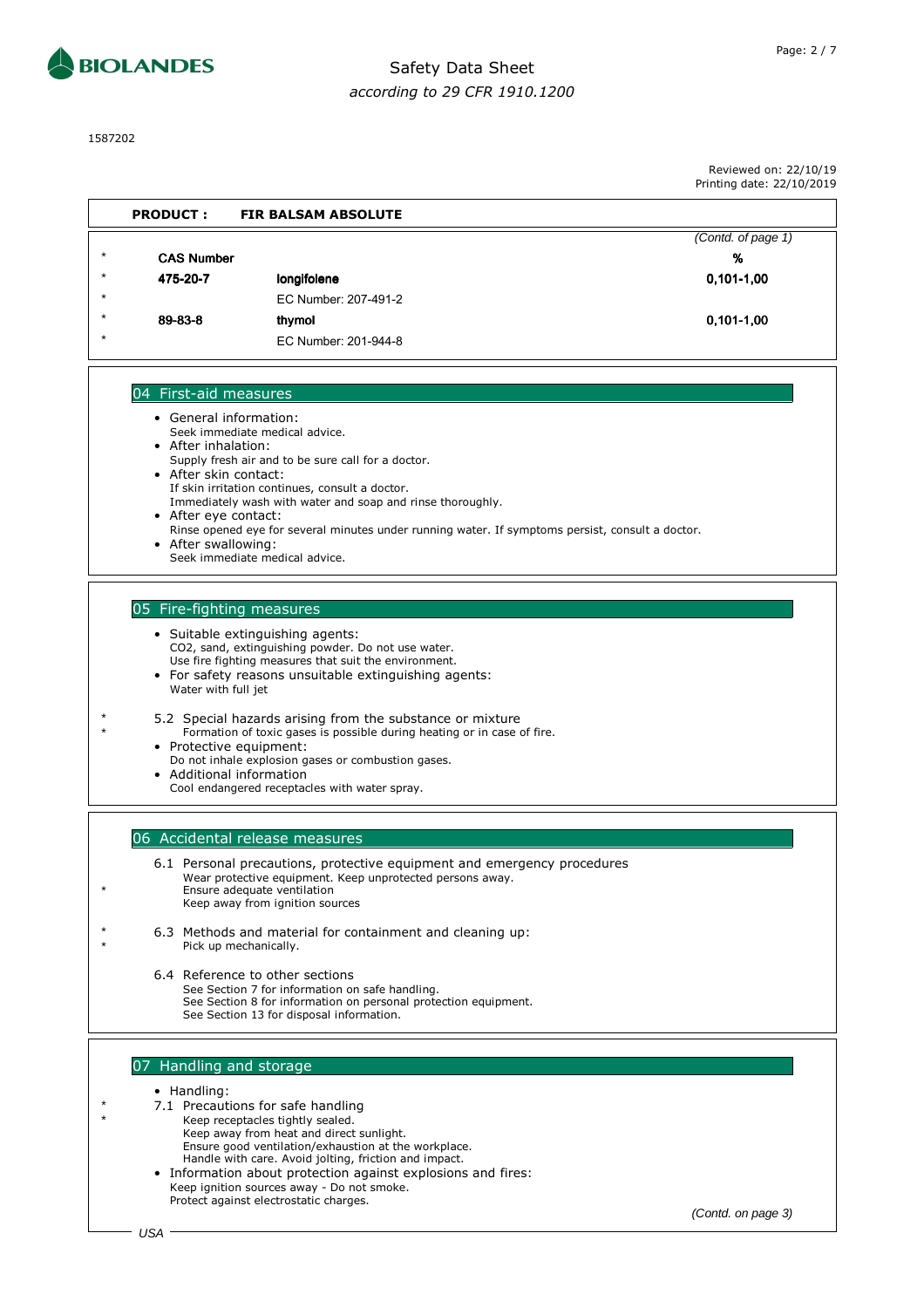

1587202

| <b>PRODUCT:</b>                                                                                                                                                                                                                                             | <b>FIR BALSAM ABSOLUTE</b>                                                                                                                                                                                                                                                                                                                                                                                                                                                                                                                                                                                                                                                                                                                                                                                                                                                                                                                                                                                                                                                                                                                                                                                                                                                      |   |                        |                    |
|-------------------------------------------------------------------------------------------------------------------------------------------------------------------------------------------------------------------------------------------------------------|---------------------------------------------------------------------------------------------------------------------------------------------------------------------------------------------------------------------------------------------------------------------------------------------------------------------------------------------------------------------------------------------------------------------------------------------------------------------------------------------------------------------------------------------------------------------------------------------------------------------------------------------------------------------------------------------------------------------------------------------------------------------------------------------------------------------------------------------------------------------------------------------------------------------------------------------------------------------------------------------------------------------------------------------------------------------------------------------------------------------------------------------------------------------------------------------------------------------------------------------------------------------------------|---|------------------------|--------------------|
| • Storage:<br>Store only in the original receptacle.<br>Prevent any seepage into the ground.<br>Keep receptacle tightly sealed.<br>Protect from heat and direct sunlight.<br>7.3 Specific end use(s)                                                        | • Requirements to be met by storerooms and receptacles:<br>Use only receptacles specifically permitted for this substance/ product.<br>• Further information about storage conditions:<br>Store receptacle in a well ventilated area.<br>No further relevant information available.                                                                                                                                                                                                                                                                                                                                                                                                                                                                                                                                                                                                                                                                                                                                                                                                                                                                                                                                                                                             |   |                        | (Contd. of page 2) |
| Not required.<br>CAS No.<br>Not required.<br>• Additional information:<br>• Personal protective equipment:<br>Avoid contact with the skin.<br>• Material of gloves<br>• Penetration time of glove material<br>observed.<br>• Eye protection: Safety glasses | 08 Exposure controls/personal protection<br>• Components with limit values that require monitoring at the workplace:<br>Designation of material<br>The lists that were valid during the creation were used as basis.<br>• General protective and hygienic measures:<br>The usual precautionary measures for handling chemicals should be followed.<br>Immediately remove all soiled and contaminated clothing.<br>Wash hands before breaks and at the end of work.<br>• Breathing equipment: Use suitable respiratory protective device in case of insufficient ventilation.<br>• Protection of hands: Protective gloves The glove material has to be impermeable and resistant to<br>the product/ the substance/ the preparation. Due to missing tests no recommendation to the glove<br>material can be given for the product/ the preparation/ the chemical mixture. Selection of the<br>glove material on consideration of the penetration times, rates of diffusion and the degradation<br>The selection of the suitable gloves does not only depend on the material, but also on further marks of quality and<br>varies from manufacturer to manufacturer.<br>The exact break through time has to be found out by the manufacturer of the protective gloves and has to be | % | <b>Type</b> Value Unit |                    |
| 09 Physical and chemical properties<br><b>General Information</b><br>Appearance:<br>Form:<br>Color:<br>Odor:<br>Odor throphold:                                                                                                                             | pasty<br>green-brown<br>woody<br>Not dotorminad                                                                                                                                                                                                                                                                                                                                                                                                                                                                                                                                                                                                                                                                                                                                                                                                                                                                                                                                                                                                                                                                                                                                                                                                                                 |   |                        |                    |

| Undetermined.<br>> 100.0 °C NFT 60-103 CC |
|-------------------------------------------|
|                                           |
|                                           |
|                                           |
| Undetermined.                             |
| Not determined.                           |
| Undetermined.                             |
| Not applicable.                           |
| Not determined.                           |
|                                           |
| Not determined.                           |
|                                           |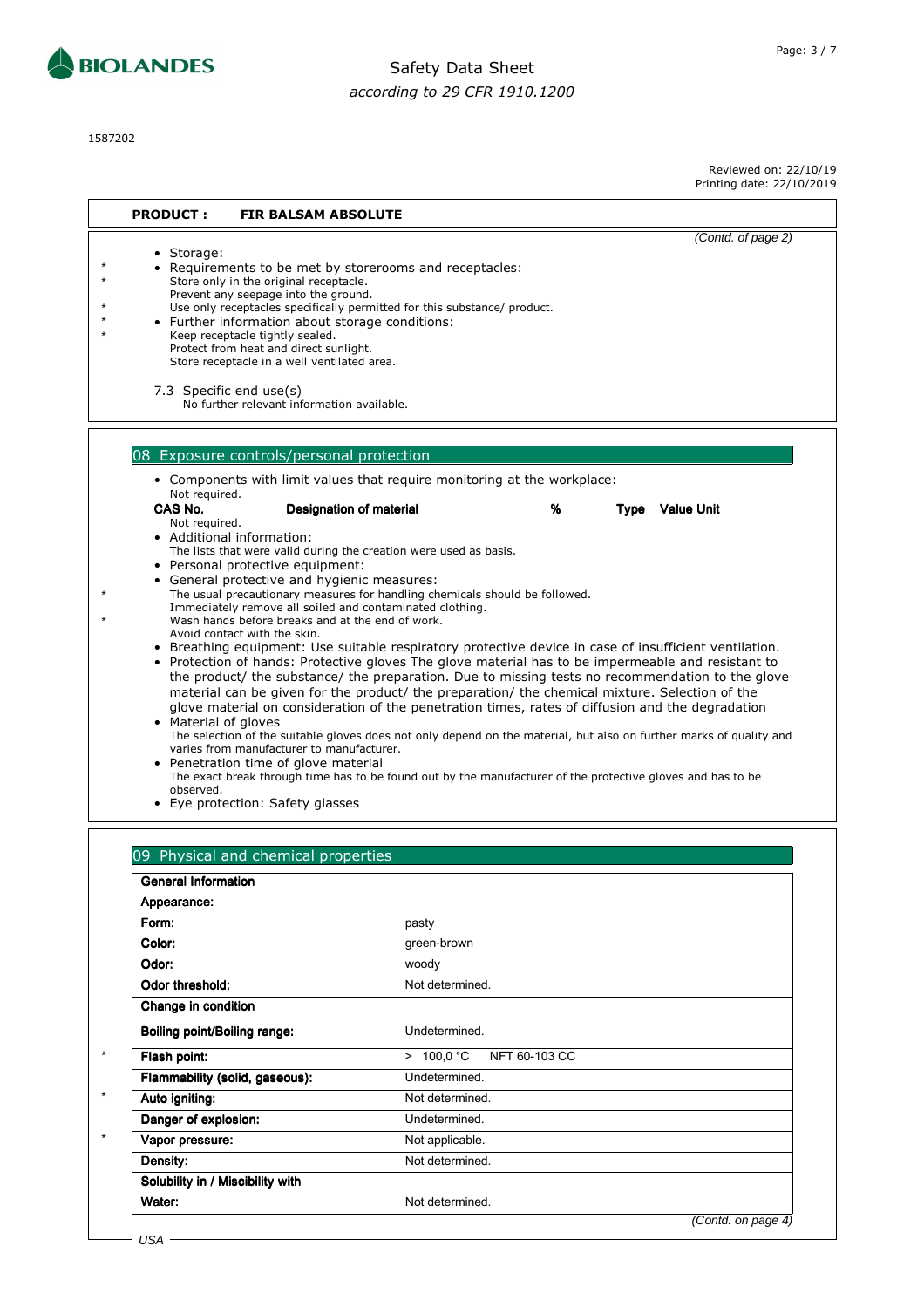

1587202

Reviewed on: 22/10/19

Printing date: 22/10/2019 **PRODUCT : FIR BALSAM ABSOLUTE** (Contd. of page 3) Partition coefficient (n-octanol/water): Not determined. Other information **No further relevant information available.** 10 Stability and reactivity • Thermal decomposition / conditions to be avoided: Undetermined. • Incompatible materials: No further relevant information available. • Hazardous decomposition products: Undetermined. 11 Toxicological information • Acute toxicity: • LD/LC50 values that are relevant for classification: ISO LD/LC 89-83-8 thymol 89-83-8 thymol Oral, LD50: 980 mg/kg (rat) • Primary irritant effect: on the skin: No irritant effect. • on the eye: No irritating effect. Sensitization: Sensitization possible through skin contact. Subacute to chronic toxicity: Undetermined. • OSHA-Ca (Occupational Safety & Health Administration) Substance is not listed. 12 Ecological information • Aquatic toxicity: No further relevant information available. \* • Persistence and degradability No further relevant information available. • Behavior in environmental systems: Not determined. • Bioaccumulative potential No further relevant information available. • Ecotoxical effects: Not determined. • Additional ecological information: General notes: Very toxic for aquatic organisms Danger to drinking water if even extremely small quantities leak into the ground. The material is harmful to the environment. 13 Disposal considerations

- Waste treatment methods
- Recommendation:
- Must be specially treated adhering to official regulations.
- Uncleaned packagings:
- Recommendation:

(Contd. on page 5)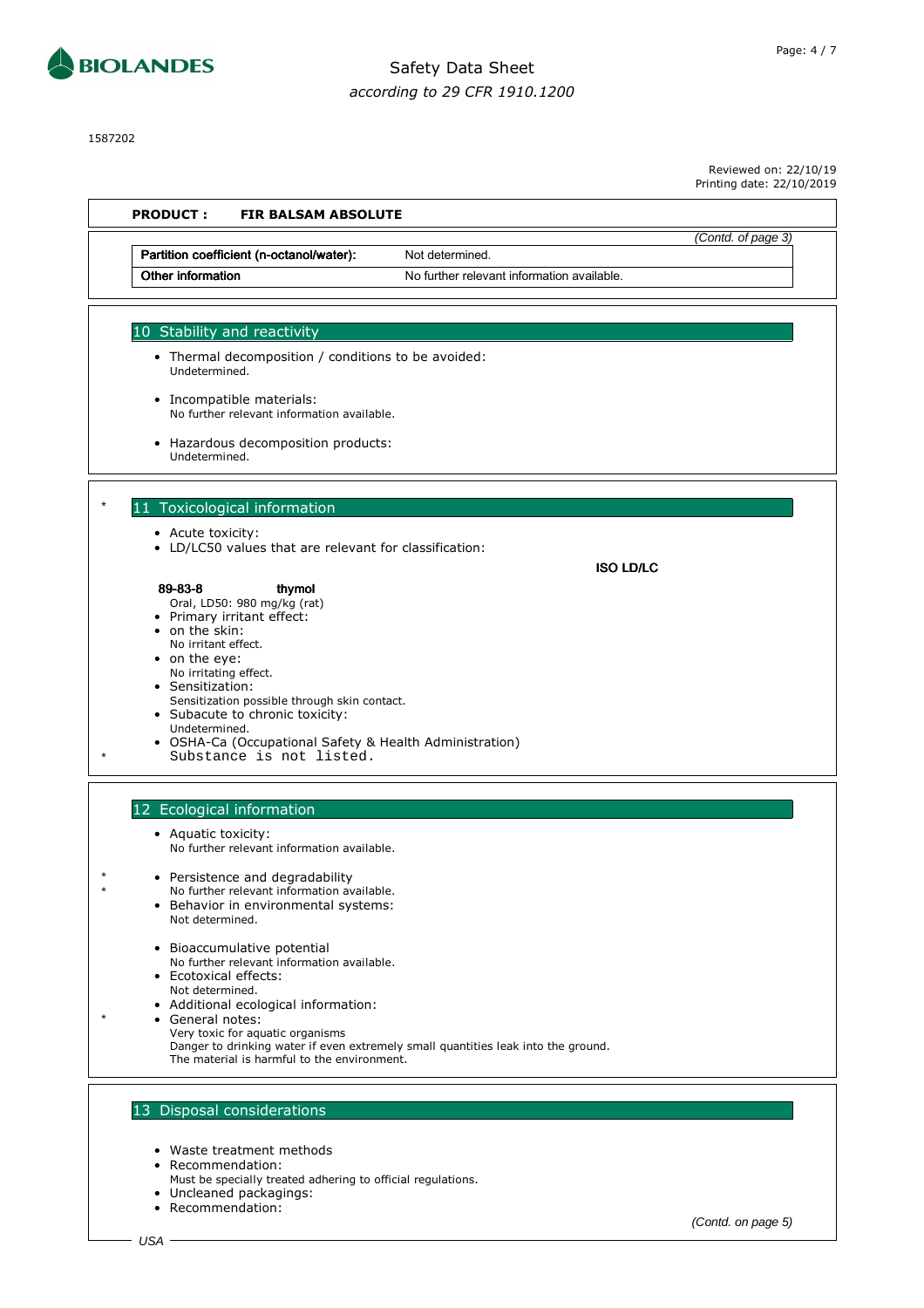

1587202

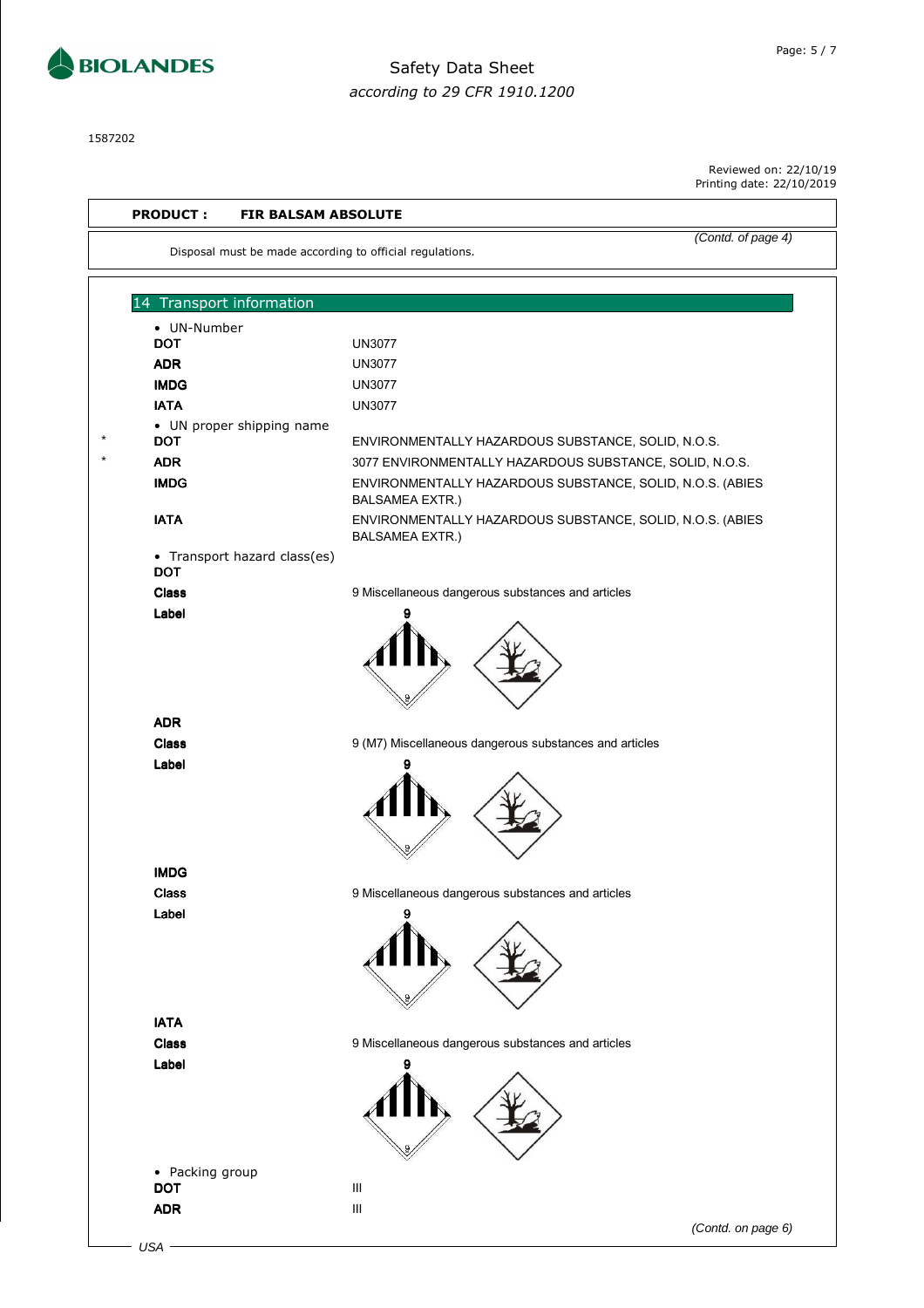

1587202

į.

| <b>PRODUCT:</b><br><b>FIR BALSAM ABSOLUTE</b>                                                                                                                                                                                                                                                                                                                                                                          |                                                                                                                                                                                                                                       |                    |  |  |  |
|------------------------------------------------------------------------------------------------------------------------------------------------------------------------------------------------------------------------------------------------------------------------------------------------------------------------------------------------------------------------------------------------------------------------|---------------------------------------------------------------------------------------------------------------------------------------------------------------------------------------------------------------------------------------|--------------------|--|--|--|
| <b>IMDG</b>                                                                                                                                                                                                                                                                                                                                                                                                            | Ш                                                                                                                                                                                                                                     | (Contd. of page 5) |  |  |  |
| <b>IATA</b>                                                                                                                                                                                                                                                                                                                                                                                                            | Ш                                                                                                                                                                                                                                     |                    |  |  |  |
| • Environmental hazards:<br>Marine pollutant:                                                                                                                                                                                                                                                                                                                                                                          | Yes                                                                                                                                                                                                                                   |                    |  |  |  |
| • Special precautions for user<br>Warning: Miscellaneous dangerous substances and articles<br>Danger code (Kemler):<br>90                                                                                                                                                                                                                                                                                              |                                                                                                                                                                                                                                       |                    |  |  |  |
| <b>EMS Number:</b>                                                                                                                                                                                                                                                                                                                                                                                                     | $F-A.S-F$                                                                                                                                                                                                                             |                    |  |  |  |
| • Transport in bulk according to Annex II of MARPOL73/78 and the IBC Code<br>Not applicable.                                                                                                                                                                                                                                                                                                                           |                                                                                                                                                                                                                                       |                    |  |  |  |
| • Transport/Additional information:<br>Not applicable.<br><b>DOT</b>                                                                                                                                                                                                                                                                                                                                                   |                                                                                                                                                                                                                                       |                    |  |  |  |
| <b>Quantity limitations</b><br><b>IMDG</b>                                                                                                                                                                                                                                                                                                                                                                             | On passenger aircraft/rail: No limit On cargo aircraft only: No limit                                                                                                                                                                 |                    |  |  |  |
| Limited quantities (LQ)                                                                                                                                                                                                                                                                                                                                                                                                | 5 kg                                                                                                                                                                                                                                  |                    |  |  |  |
| Excepted quantities (EQ)                                                                                                                                                                                                                                                                                                                                                                                               | E1                                                                                                                                                                                                                                    |                    |  |  |  |
| • UN "Model Requlation":                                                                                                                                                                                                                                                                                                                                                                                               | UN 3077 ENVIRONMENTALLY HAZARDOUS SUBSTANCE, SOLID, N.O.S., 9, III                                                                                                                                                                    |                    |  |  |  |
|                                                                                                                                                                                                                                                                                                                                                                                                                        |                                                                                                                                                                                                                                       |                    |  |  |  |
| 15 Regulatory information<br>Non-mandatory<br>• Hazardous Air Pollutants<br>Substance is not listed.                                                                                                                                                                                                                                                                                                                   | • Safety, health and environmental regulations/legislation specific for the substance or mixture                                                                                                                                      |                    |  |  |  |
|                                                                                                                                                                                                                                                                                                                                                                                                                        |                                                                                                                                                                                                                                       |                    |  |  |  |
| 16 Other information<br>The information in this safety data sheet is based on the state of our knowledge at the date indicated. The<br>information in this sheet must be regarded as a description of the safety requirements for the product, they are not<br>to be considered a warranty or quality specification and have no contractual value on properties and application<br>areas thereof.                      |                                                                                                                                                                                                                                       |                    |  |  |  |
| The information contained in this safety data sheet relate to the specific material designated and may not be valid<br>with respect to the product associated with another product or process, unless it is specified in the text of this<br>document. The required information complies with US regulations in force. It does not exempt the user from<br>knowing and applying all the national regulations in force. |                                                                                                                                                                                                                                       |                    |  |  |  |
| • Relevant phrases<br>H302<br>Harmful if swallowed.                                                                                                                                                                                                                                                                                                                                                                    |                                                                                                                                                                                                                                       |                    |  |  |  |
| H304                                                                                                                                                                                                                                                                                                                                                                                                                   | May be fatal if swallowed and enters airways.                                                                                                                                                                                         |                    |  |  |  |
| Causes severe skin burns and eye damage.<br>H314<br>H315<br>Causes skin irritation.                                                                                                                                                                                                                                                                                                                                    |                                                                                                                                                                                                                                       |                    |  |  |  |
| H317<br>May cause an allergic skin reaction.                                                                                                                                                                                                                                                                                                                                                                           |                                                                                                                                                                                                                                       |                    |  |  |  |
| H318<br>Causes serious eye damage.<br>H400<br>Very toxic to aquatic life.                                                                                                                                                                                                                                                                                                                                              |                                                                                                                                                                                                                                       |                    |  |  |  |
| Toxic to aquatic life.<br>H401                                                                                                                                                                                                                                                                                                                                                                                         |                                                                                                                                                                                                                                       |                    |  |  |  |
| H410<br>H411                                                                                                                                                                                                                                                                                                                                                                                                           | Very toxic to aquatic life with long lasting effects.<br>Toxic to aquatic life with long lasting effects.                                                                                                                             |                    |  |  |  |
| • Training hints<br>labeling of the product.<br>• Date of preparation / last revision<br>22.10.2019                                                                                                                                                                                                                                                                                                                    | Minimum training in occupational risk prevention is recommended for personnel who will handle this product, in the<br>purpose of facilitating the understanding and interpretation of this form of safety data in the same way as the |                    |  |  |  |
| • Abbreviations and acronyms:                                                                                                                                                                                                                                                                                                                                                                                          |                                                                                                                                                                                                                                       | (Contd. on page 7) |  |  |  |
| USA                                                                                                                                                                                                                                                                                                                                                                                                                    |                                                                                                                                                                                                                                       |                    |  |  |  |